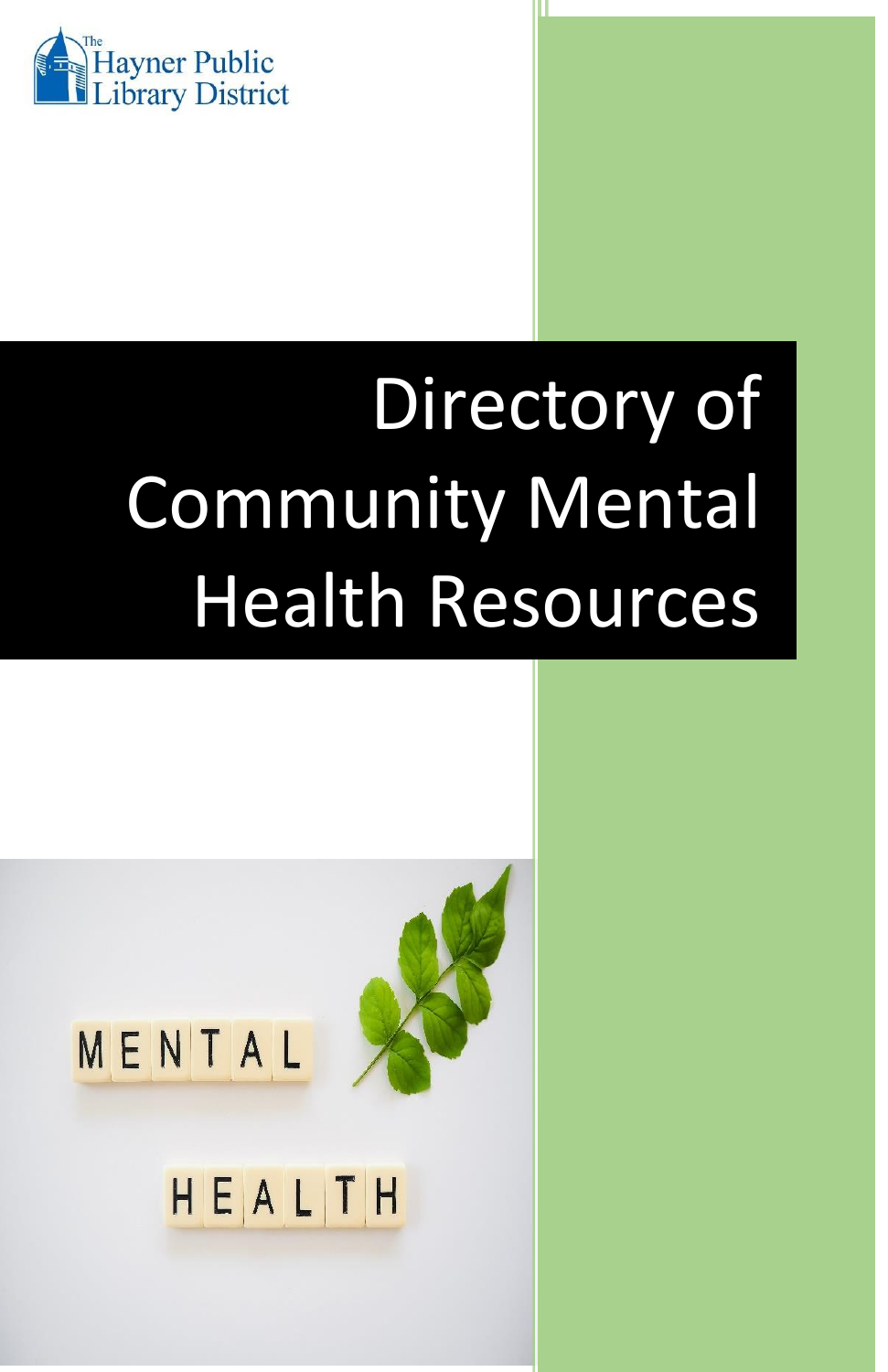The *Directory of Community Mental Health Resources* was developed to help Alton area constituents in locating reliable mental health organizations within the local community. The organizations may extend to Wood River, Edwardsville, and Granite City; however, it is meant to be easy to locate whenever you or your loved one may need help. National helplines were added for more support. These are either Helplines or websites that may be useful for your mental wellness journey.

The Madison County Mental Health Board has developed a 2021 Resource Directory which can be found at

[https://www.co.madison.il.us/departments/mental\\_he](https://www.co.madison.il.us/departments/mental_health/resource_directories.php) [alth/resource\\_directories.php.](https://www.co.madison.il.us/departments/mental_health/resource_directories.php) It is more comprehensive in that it covers all of Madison County.

For those needing help or wanting to learn more about mental health issues, these local and national resources are meant to be a link to information. This directory is not meant to be an extensive list of mental health organizations or to be intended as medical advice. Information contained in the directory may be subject to change. Some of these organizations provide a wide array of services and are listed more than once.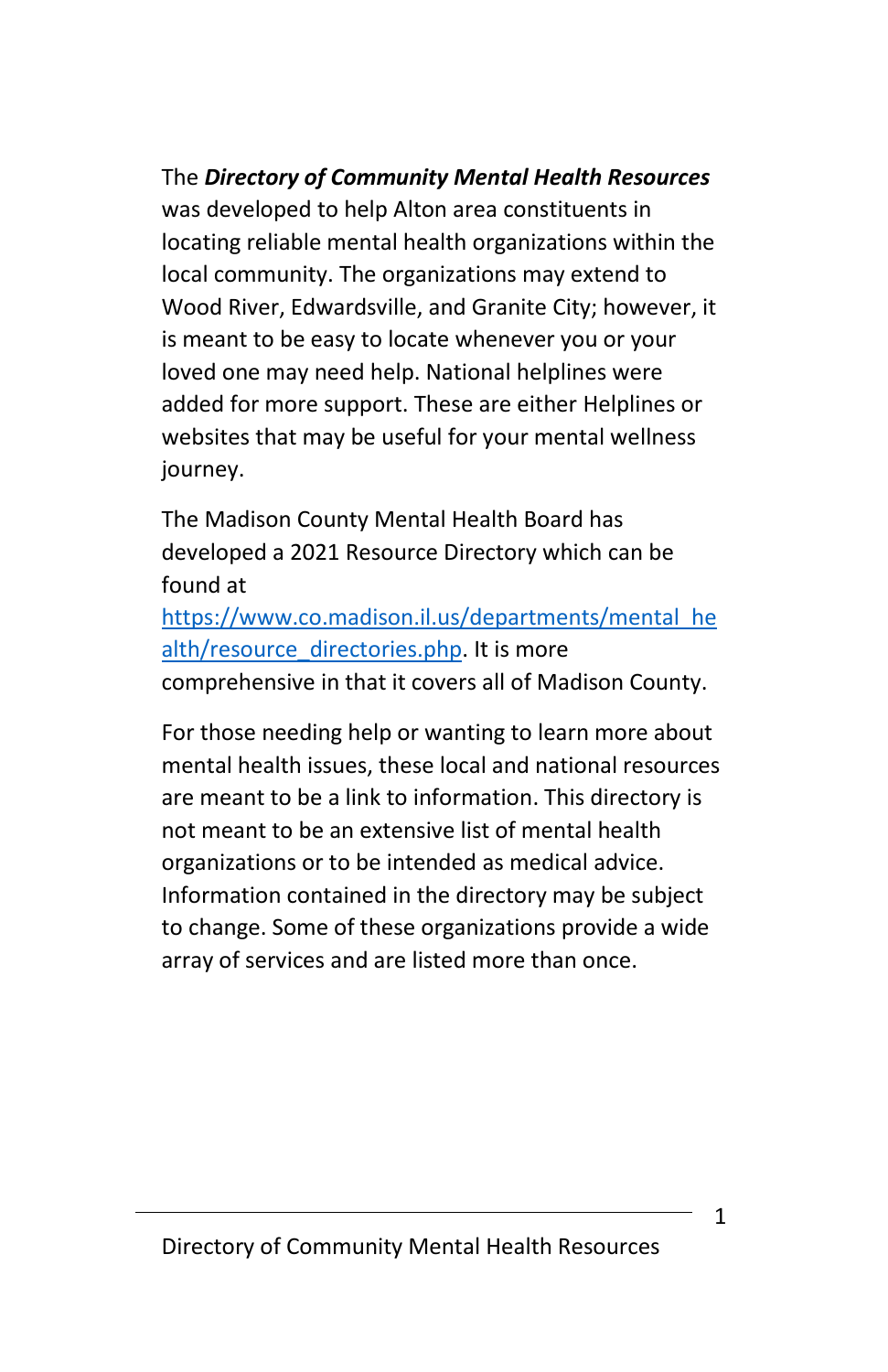# **Mental Health Hotlines**

**Call 911** if you or someone you love is experiencing immediate danger or a life-threatening medical emergency.

**National Suicide Prevention Lifeline 1-800-273-8255**

**Veterans Crisis Line 1-800-273-TALK (8255) and press 1; or text 838255**

**Centerstone of Illinois, Inc 24-hour crisis line: 618-465-4388**

**Chestnut Health Systems 24-hour crisis line: 618-877-0316**

**Crisis Text Line Text the word "home" to 741-741**

**Call for Help 24-hour sexual assault hotline: 618-397-0975**

**Domestic Violence Hotline For anyone affected by abuse and needing support, call 1-800-799-7233, or text LOVEIS to 1-866-331-9474. TTY 1-800-787-3224**

**The Trevor Lifeline LGBTQ Youth call 1-866-488-7386**

 $\mathfrak{p}$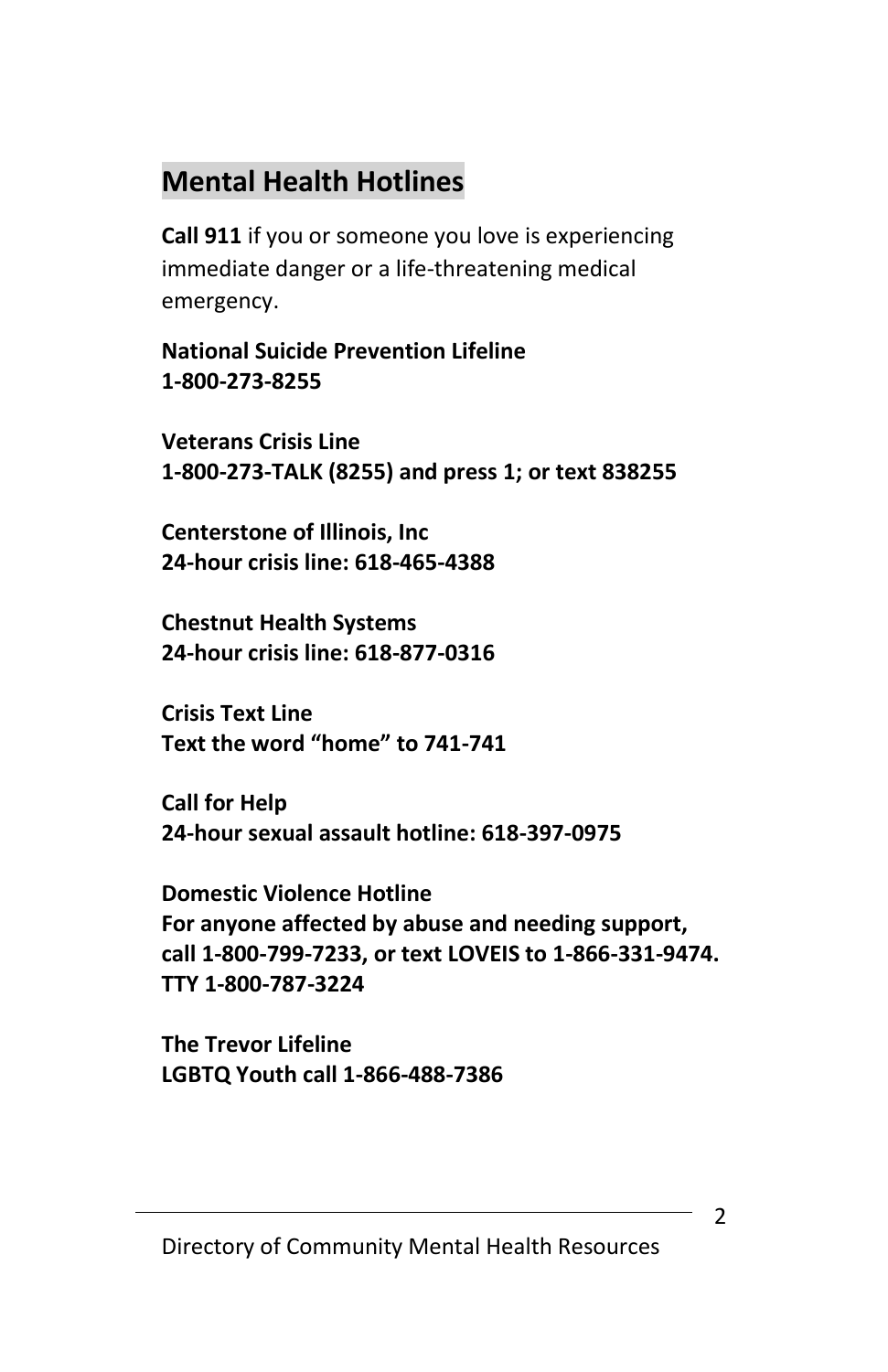# **Addiction Recovery**

## **Alton Memorial Hospital, Medical Stabilization Service**

1 Memorial Dr. Alton IL 62002 618-463-7780 **[https://www.altonmemorialhospital.org/Medical-](https://www.altonmemorialhospital.org/Medical-Services/Medical-Stabilization)[Services/Medical-Stabilization](https://www.altonmemorialhospital.org/Medical-Services/Medical-Stabilization)**

Provides support to adults who are currently using or experiencing acute withdrawal symptoms from drugs or alcohol.

## **Amare, NFP. Riverbend Family Ministries**

131 E. Ferguson Ave. Wood River, IL 62095 618-5-251-9790

## **[https://riverbendfamilyministries.com](https://riverbendfamilyministries.com/)**

Works with those in alcohol/drug addiction, depression, and/or suicidal tendencies along with the families and community.

## **Centerstone – Alton**

2615 Edwards St. Alton, IL 62002 618-462-2331 or (24-hour helpline) 618-465-4388; 618- 877-0316

**[https://centerstone.org/locations/illinois/facilities/ce](https://centerstone.org/locations/illinois/facilities/centerstone-alton-edwards-street) [nterstone-alton-edwards-street](https://centerstone.org/locations/illinois/facilities/centerstone-alton-edwards-street)**

Psychiatrists, psychologists, and case managers provide mental health care for adults with common mental health disorders; provides substance use disorder treatment; education and support to the community.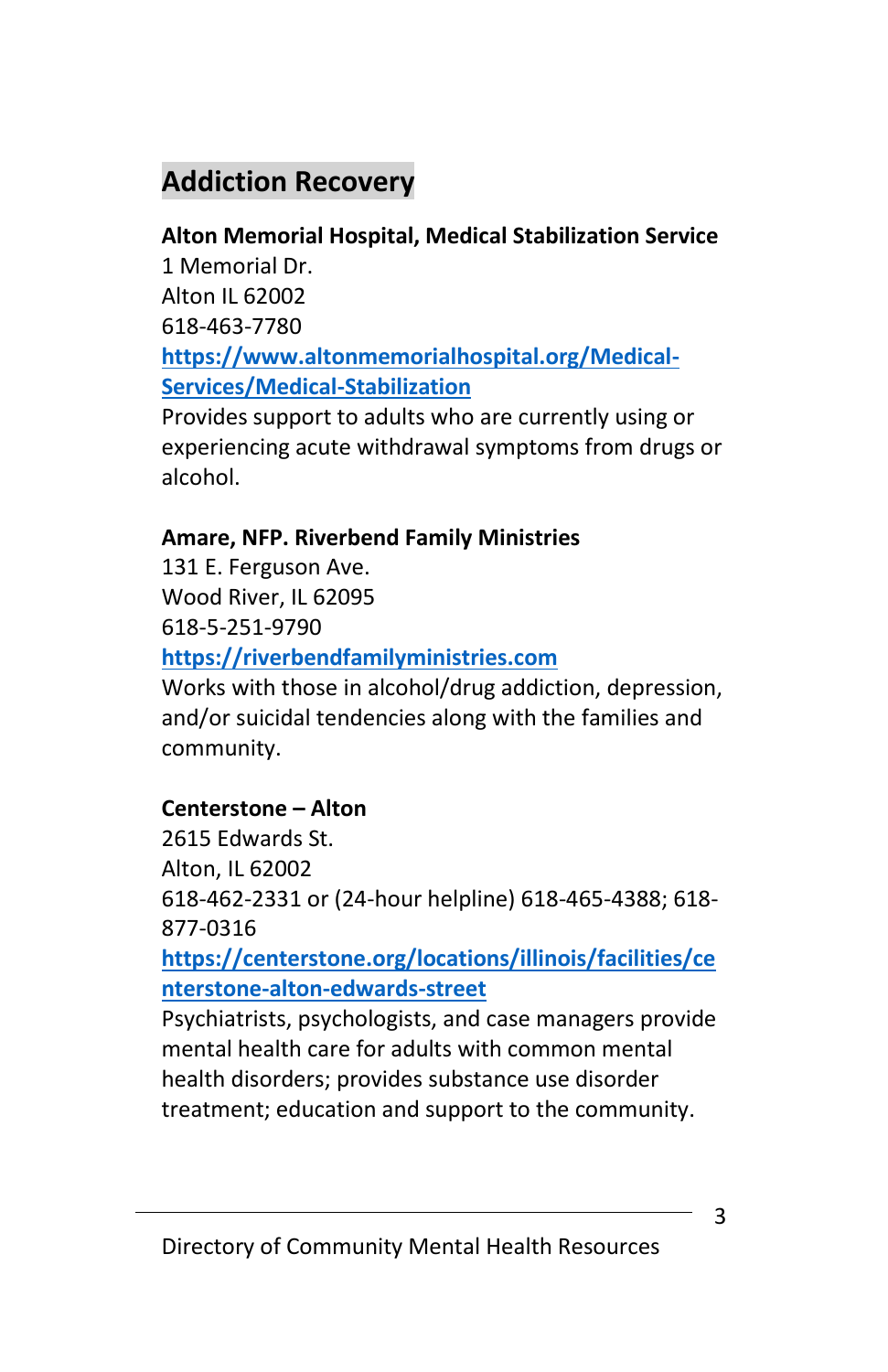#### **Chestnut Health Systems**

50 Northgate Industrial Dr. Granite City, IL 62040 618-877-4420 or (24-hour helpline) 618-877-0316 **[www.chestnut.org](http://www.chestnut.org/)**

Provides education and prevention for substance abuse as well as treatment and recovery.

#### **Illinois Warm Line**

1-866-359-7953 or connect to a counselor by texting TALK to 552020.

If you or a family member have mental health and /or substance use challenges and would like to receive support by phone, call the Illinois Warm Line.

## **Southern Illinois Healthcare Foundation (SIHF) Behavioral Health**

4 Memorial Dr., Building B, Suite 210 Alton, IL 62002 618-463-5905 **[https://www.sihf.org/patient-care](https://www.sihf.org/patient-care-services/behavioral-health)[services/behavioral-health](https://www.sihf.org/patient-care-services/behavioral-health)**

Behavioral health specialists work with each individual patient to create a customized treatment plan. Specializes in chemical dependency and many more conditions.

# **Child, Teen and Family Services**

#### **Centerstone – Alton**

2615 Edwards St. Alton, IL 62002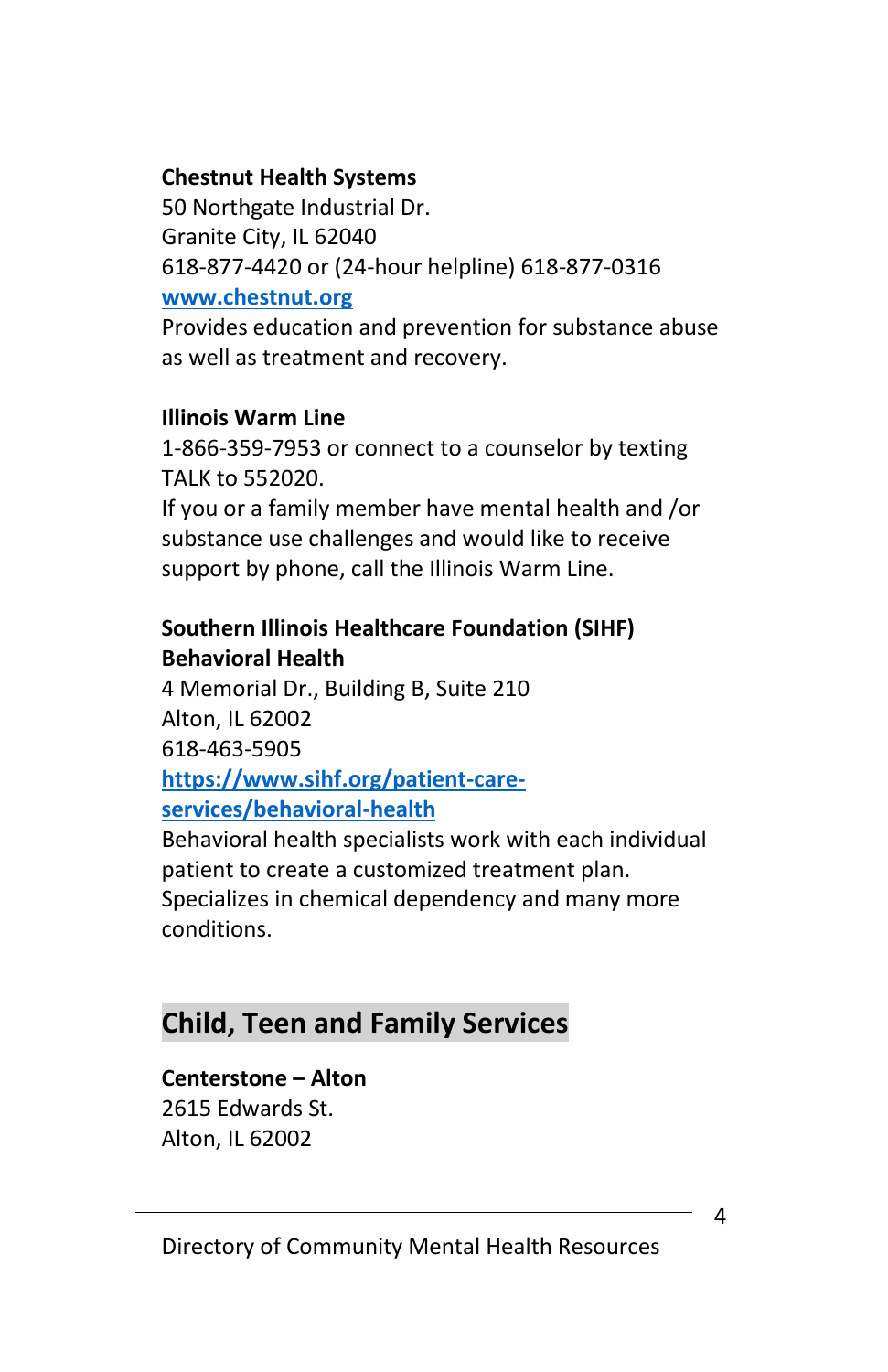618-462-2331 or (24-hour helpline) 618-465-4388; 618- 877-0316

Counselors and therapists develop treatment plans to accommodate each child's specific needs. Services include individual, group, and family counseling.

## **Chestnut Health Systems**

50 Northgate Industrial Dr. Granite City, IL 62040 618-877-4420 or (24-hour helpline) 618-877-0316 **[www.chestnut.org](http://www.chestnut.org/)**

Provides comprehensive treatment for children and youth from birth to 21.

## **Children's Home and Aid**

6 Crossroads Court Alton, IL 62002 618-462-2714

**[https://www.childrenshomeandaid.org/counseling](https://www.childrenshomeandaid.org/counseling-programs-services)[programs-services](https://www.childrenshomeandaid.org/counseling-programs-services)**

Provides counseling to youth of all ages. The program helps children and families make positive changes in their lives. Programs for pregnant teens and single moms.

## **Crisis and Referral Entry Services (CARES)**

1-800-345-9049

1-773-523-4504 (TTY)

**<https://www.dhs.state.il.us/page.aspx?item=92597>**

Handles mental health crisis calls for children and youth in Illinois. Call when you think a child is at risk to self or others, or is having a mental health crisis.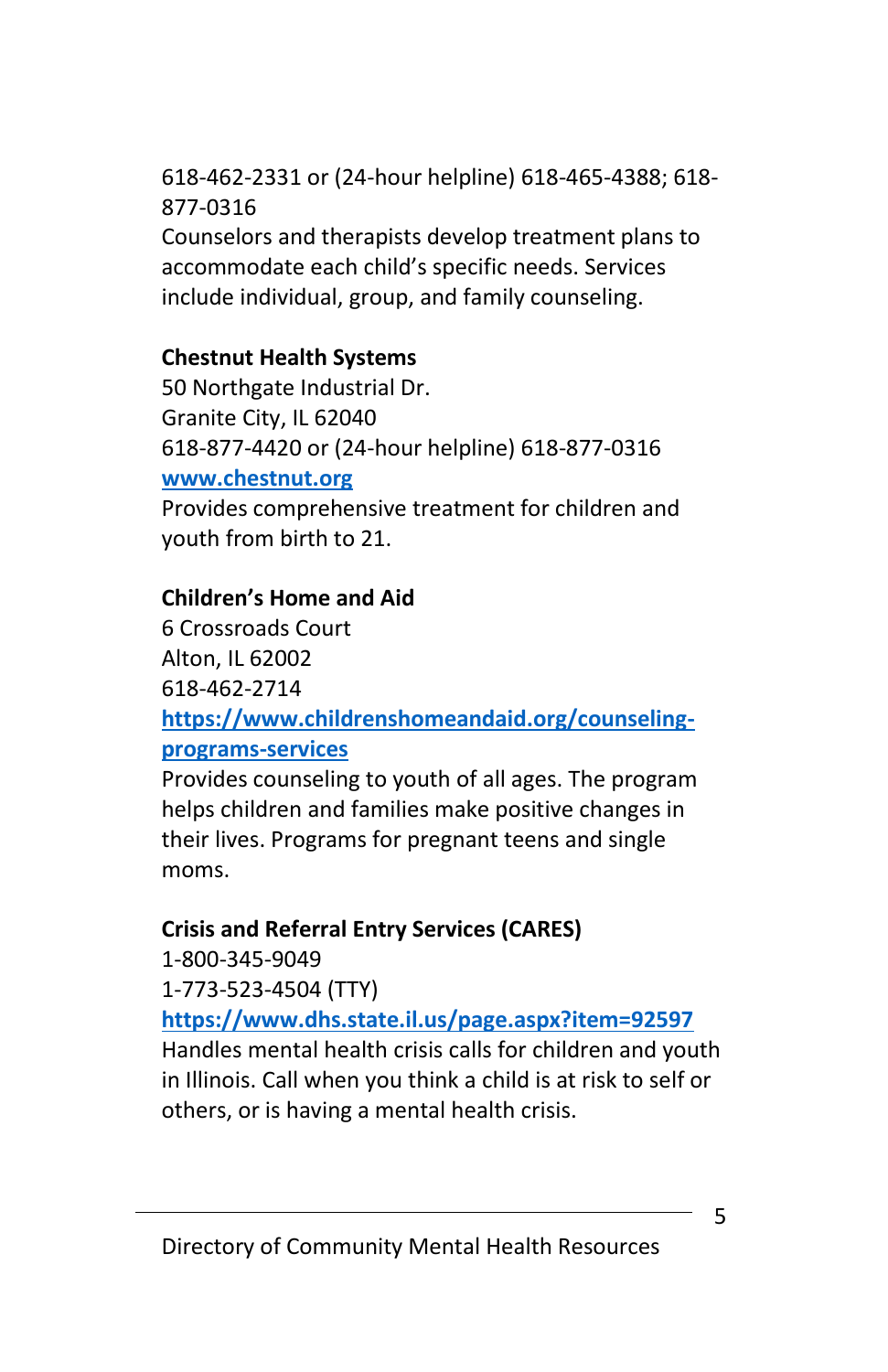#### **Madison County Child Advocacy Center**

101 E. Edwardsville Rd. Wood River, IL 62095 618-296-5390 **[https://www.co.madison.il.us/departments/child\\_adv](https://www.co.madison.il.us/departments/child_advocacy_center/index.php) [ocacy\\_center/index.php](https://www.co.madison.il.us/departments/child_advocacy_center/index.php)**

Case management and forensic interviews for children involved in allegations of abuse. Referrals are made through the Illinois Department of Children and Family Services. **1-800-25-ABUSE (22873)**

## **National Alliance on Mental Health (NAMI) – Southwestern Illinois**

Gateway Regional Medical Center 2100 Madison Ave. 4<sup>th</sup> floor Granite City, IL 62040-4701 618-798-9788

**[http://namiswi.org](http://namiswi.org/)**

Provides support, education and advocacy for persons with mental illnesses and their families.

## **Refuge. Riverbend Family Ministries**

131 E. Ferguson Ave. Wood River, IL 62095 618-251-9790

## **[https://riverbendfamilyministries.com](https://riverbendfamilyministries.com/)**

Works to prevent childhood exposure to violence and abuse through direct therapeutic work with families and supportive services for child-serving organizations. Primary focus is on children birth to 11 years old. For further information or referral: phone: 618-251 9790 ext. 203 or email: [info@refuge4kids.org](mailto:info@refuge4kids.org).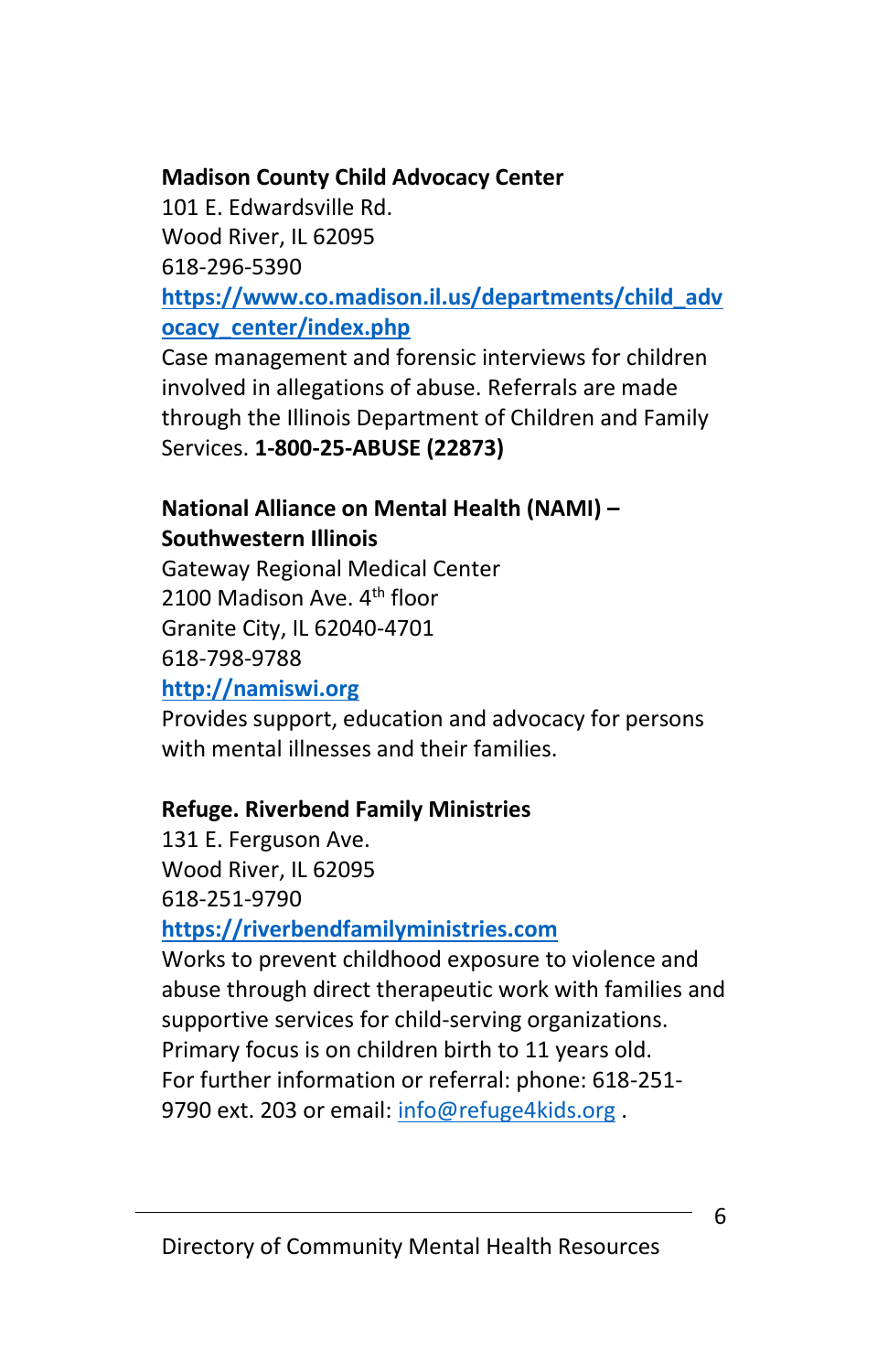## **Your Life Your Voice**

**[https://www.yourlifeyourvoice.org](https://www.yourlifeyourvoice.org/)** 1-800-448-3000; or text VOICE to 20121 Thoughts of harming yourself or you are being abused, counselors are ready for your call 24/7. **My Life My Voice** mobile app is a mood journal right on

your phone.

# **Counseling/Psychotherapy**

## **Alternative Counseling**

307 Henry St. #100 Alton, IL 62002 618-288-8085 **[https://www.achelps.org](https://www.achelps.org/)**

Counseling and evaluations to individuals, groups and families.

## **Behavioral Health Alternatives**

337 E. Ferguson Ave. Wood River, IL 62095 618-251-4073; TTY: 618-254-5524 Provides comprehensive outpatient mental health services by professional staff within a recovery-based Care Management Program. Help in resolving emotional issues and develop mental health skills.

## **Centerstone – Alton**

2615 Edwards St. Alton, IL 62002 618-462-2331; 1-877-467-3123 Counseling for children, families and couples who suffer from a myriad of behavioral health challenges.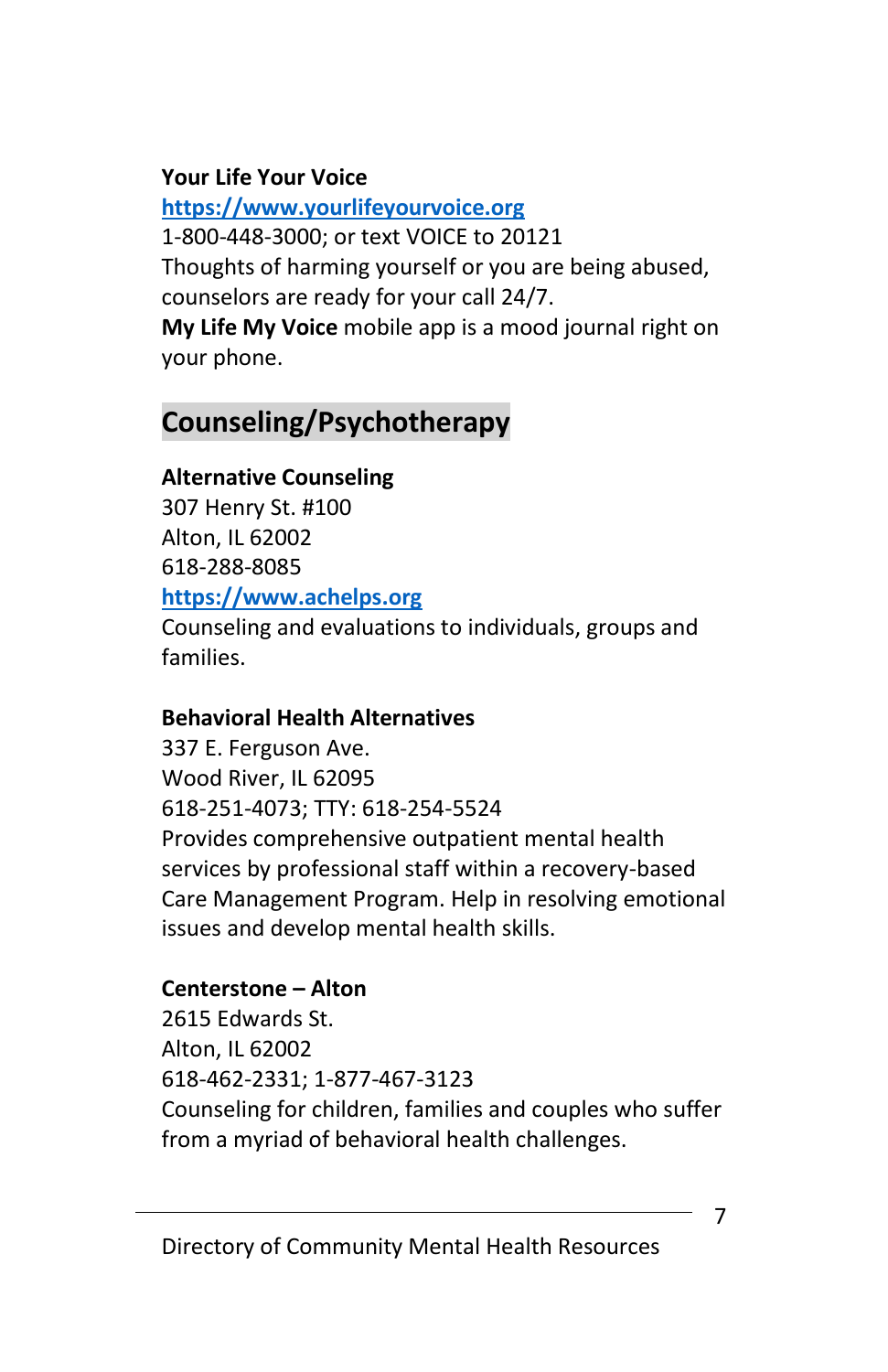## **Chestnut Health Systems**

50 Northgate Industrial Dr. Granite City, IL 62040 618-877-4420 or (24-hour helpline) 618-877-0316 **[www.chestnut.org](http://www.chestnut.org/)**

Counseling for couples, family, children and domestic violence.

## **Madison County Catholic Charities**

3512 McArthur Boulevard Alton, IL 62002

**<https://cc.dio.org/locations/madison-county>**

Therapeutic services are provided to individuals, couples and families by licensed professionals and focus on helping clients cope with life's challenges in order to return to their optimum level of functioning.

## **OSF St. Anthony's Health Center. Psychological Services**

1 St. Anthony's Way, 4<sup>th</sup> floor Alton, IL 62002 618-474-6240 OSF Behavioral and Mental Health offers support to adults, teens, children seeking diagnosis, short-term treatment or long term-treatment of mental and emotional health issues.

## **Pathways. Riverbend Family Ministries**

131 E. Ferguson Ave. Wood River, IL 62095 618-251-9790 **[https://riverbendfamilyministries.com](https://riverbendfamilyministries.com/)**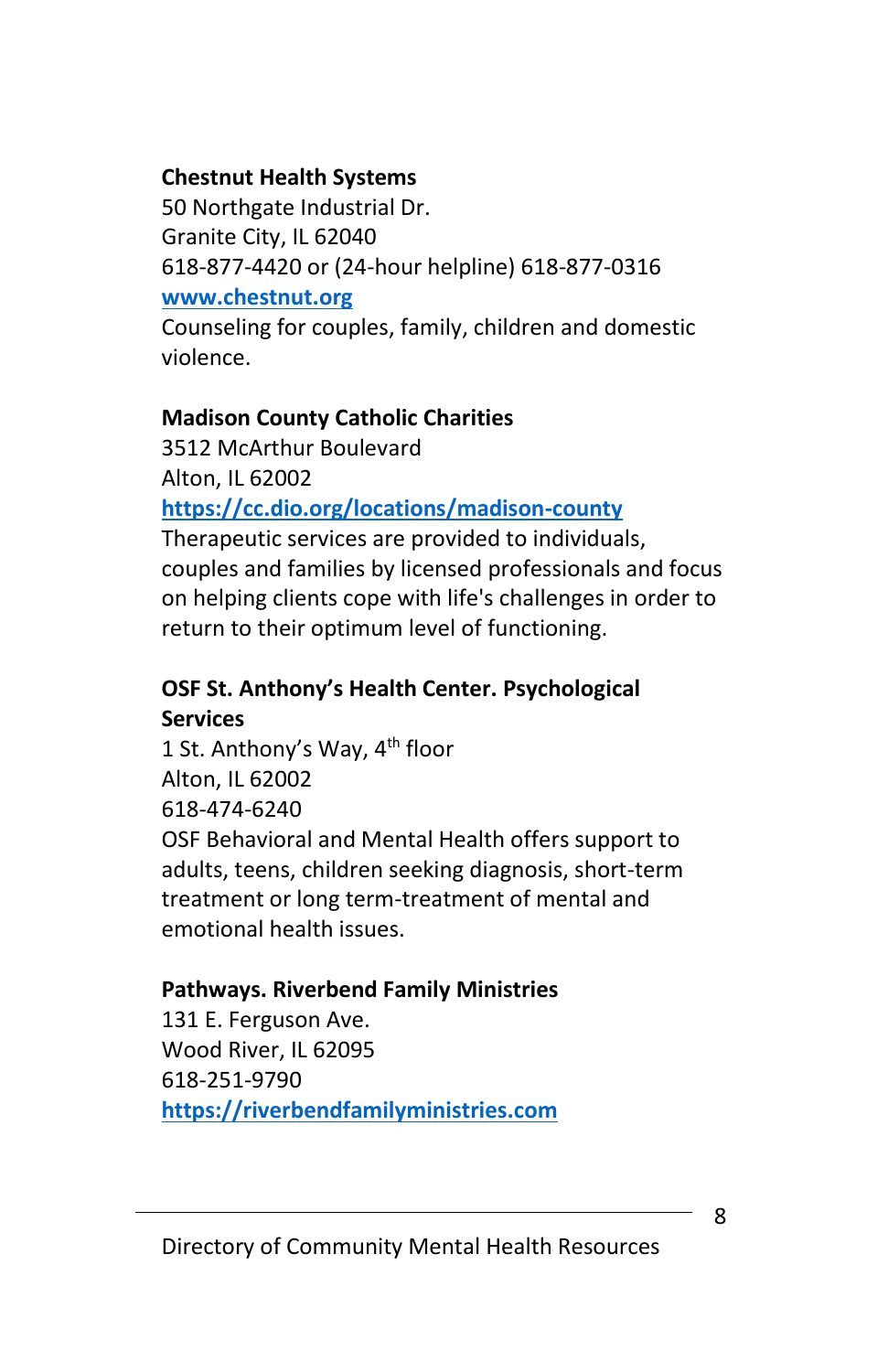Qualified mental health professionals deal with a broad range of relational and psychological issues with both expertise and Christian compassion.

#### **Southern Illinois Healthcare Foundation Behavioral Health**

4 Memorial Dr., Building B, Suite 210 Alton, IL 62002 618-463-5905 **[https://www.sihf.org/patient-care-](https://www.sihf.org/patient-care-services/behavioral-health)**

**[services/behavioral-health](https://www.sihf.org/patient-care-services/behavioral-health)**

Behavioral health specialists work with each individual patient to create a customized treatment plan. Specializes in chemical dependency and many mental health conditions.

# **Domestic Violence**

## **Domestic Violence Hotline**

For anyone affected by abuse and needing support, call 1-800-799-7233, or text LOVEIS to 1-866-331-9474. TTY 1-800-787-3224

## **Chestnut Health Systems**

50 Northgate Industrial Dr. Granite City, IL 62040 618-877-4420 or (24-hour helpline) 618-877-0316 **[www.chestnut.org](http://www.chestnut.org/)**

## **Group Interventions. Riverbend Family Ministries**

131 E. Ferguson Ave. Wood River, IL 62095 618-251-9790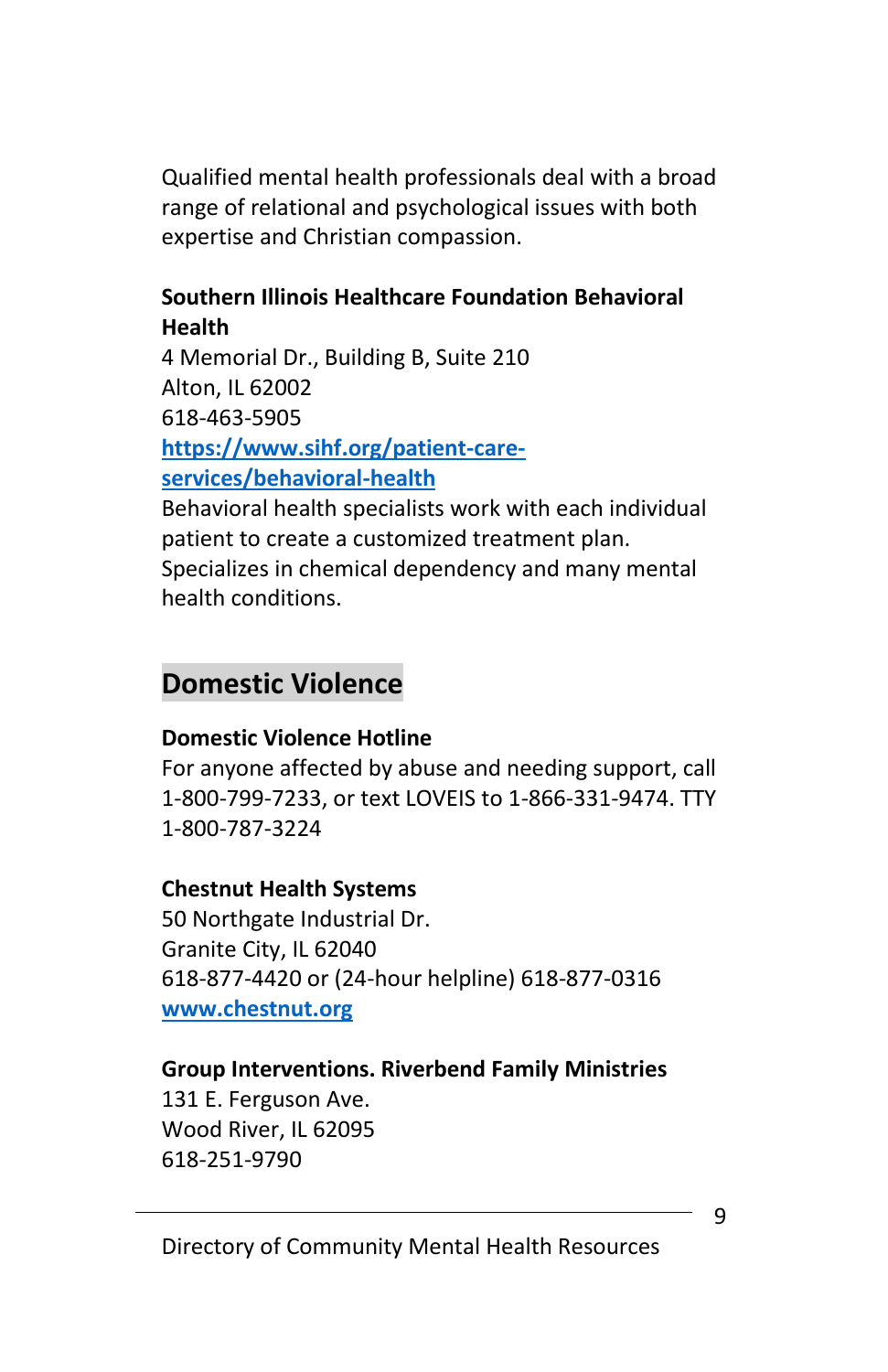## **[https://riverbendfamilyministries.com](https://riverbendfamilyministries.com/)**

Serves domestic violence abusers in Madison County. Conduct group sessions for the abuser and provide the opportunity to develop skills so they can make different choices in their relationships.

Call 618-644-4103 for more information

## **Oasis Women's Center**

111 Market St. Alton, IL 62002 618-465-1978

**[www.womenshelters.org/det/il-oasis\\_womens\\_center](http://www.womenshelters.org/det/il-oasis_womens_center)** Provides shelter and recovery for domestic violence victims.

## **Refuge. Riverbend Family Ministries**

131 E. Ferguson Ave. Wood River, IL 62095 618-251-9790

**[https://riverbendfamilyministries.com](https://riverbendfamilyministries.com/)**

Works to prevent childhood exposure to violence and abuse through direct therapeutic work with families and supportive services for children.

# **Psychiatric Care**

## **Behavioral Health Alternatives**

337 E. Ferguson Ave. Wood River, IL 62095 618-251-4073; TTY: 618-2545524 Provides comprehensive outpatient mental health services. Among these services are psychiatric medication and services.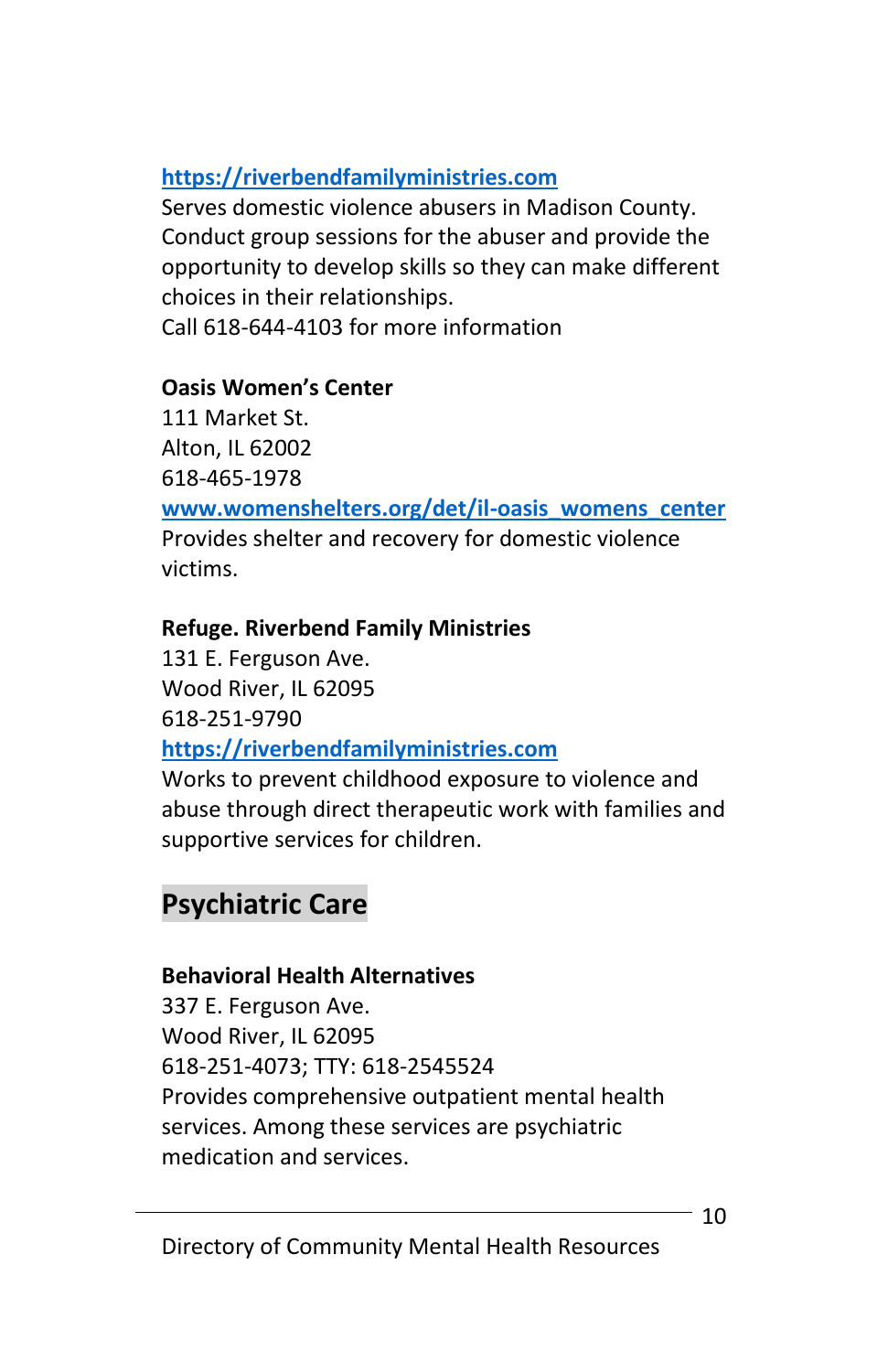#### **Centerstone – Alton**

2615 Edwards St. Alton, IL 62002 618-462-2331; 1-877-467-3123 Expert psychiatrists, psychologists and case managers evaluate you to help determine the type of mental health care you need. Help with treating common mental disorders, such as: depression, anxiety, schizophrenia, PTSD, and ADHD.

## **Chestnut Health Systems Crisis Stabilization Unit (CSU)**

50 Northgate Industrial Dr. Granite City, IL 62040 618-877-4420 or (24-hour helpline) 618-877-0316 **[www.chestnut.org](http://www.chestnut.org/)**

Provides 24-hour supervised care for persons 18 years and older experiencing an acute psychiatric crisis that do not require hospitalization. Average length of stay is 14 days. Admission to CSU is voluntary.

# **Sexual Violence**

## **Call For Help**

235 E. Delmar Ave. Alton, IL 62002 618-462-0552 **24-hour sexual assault hotline.** 618-397-0975 Trained advocates are on call 24/7 to provide any survivors of sexual violence confidential crisis support and ongoing services for counseling, medical advocacy, legal advocacy, and emotional support.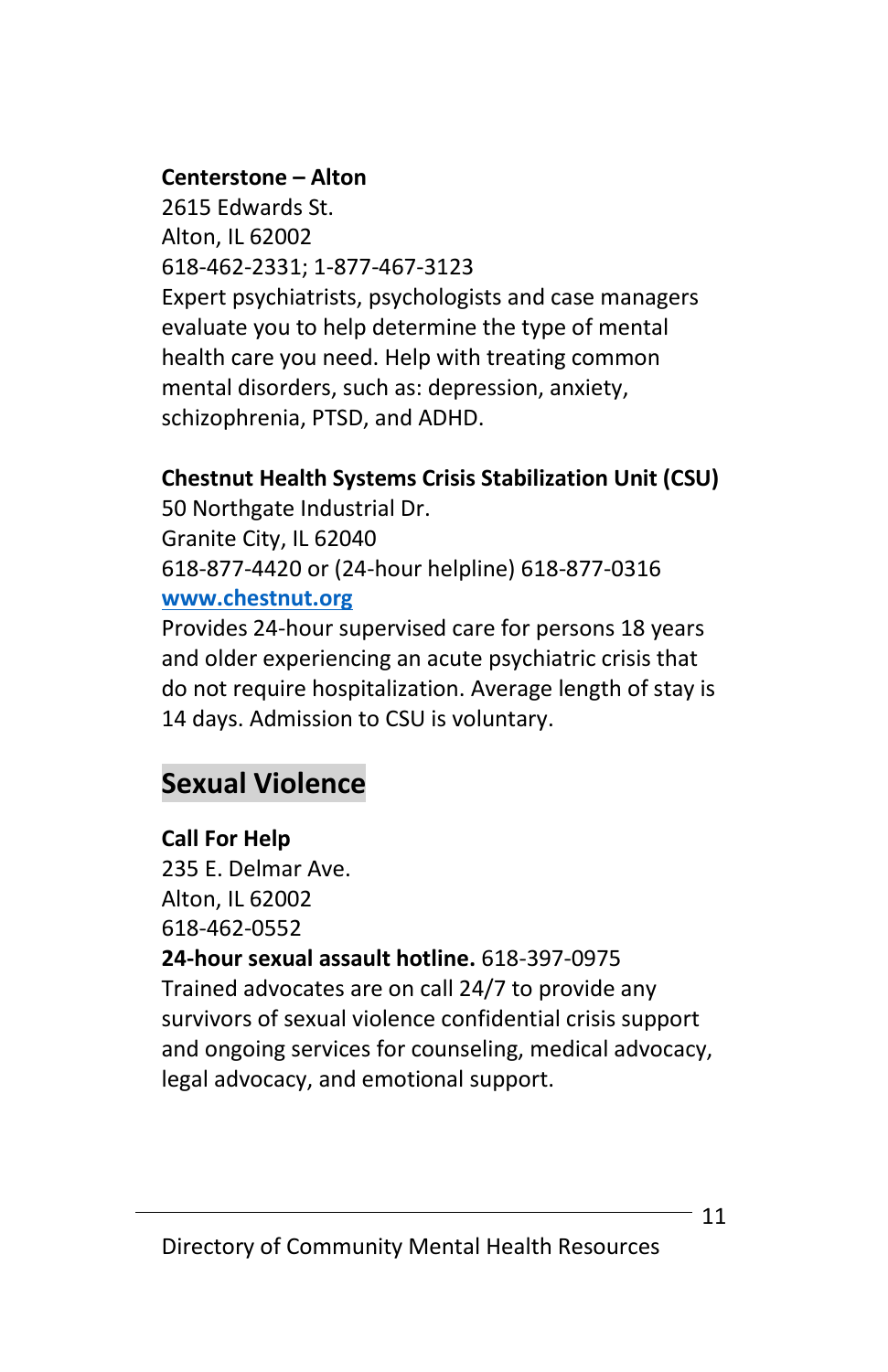# **Support Groups**

## **Alcohol Anonymous**

Answering Service for Alton: 800-307-6600 For information about online meetings/online groups: **[http://aa-intergroup.org](http://aa-intergroup.org/)**

## **Alton Memorial Hospital**

**[https://www.altonmemorialhospital.org/classes](https://www.altonmemorialhospital.org/classes-events/support-groups)[events/support-groups](https://www.altonmemorialhospital.org/classes-events/support-groups)**

Support groups include Alzheimer's; Diabetes; and Easier Beats and Breaths.

## **St. Anthony's Hospital**

**[https://www.osfhealthcare.org/cancer/support/group](https://www.osfhealthcare.org/cancer/support/groups)**

**[s](https://www.osfhealthcare.org/cancer/support/groups)**

Cancer support.

## **SOAR (Students Leaning the Ongoing Approach to Resilience). Riverbend Family Ministries**

131 E. Ferguson Ave. Wood River, IL 62095 618-5-251-9790

## **[https://riverbendfamilyministries.com](https://riverbendfamilyministries.com/)**

SOAR is a 10-session weekly psychoeducation group. Each session will provide education and activities related to relevant topics and critical to promoting resilient adolescents. Some of these topics include healthy relationships, conflict resolution, impacts of violence, and empathy.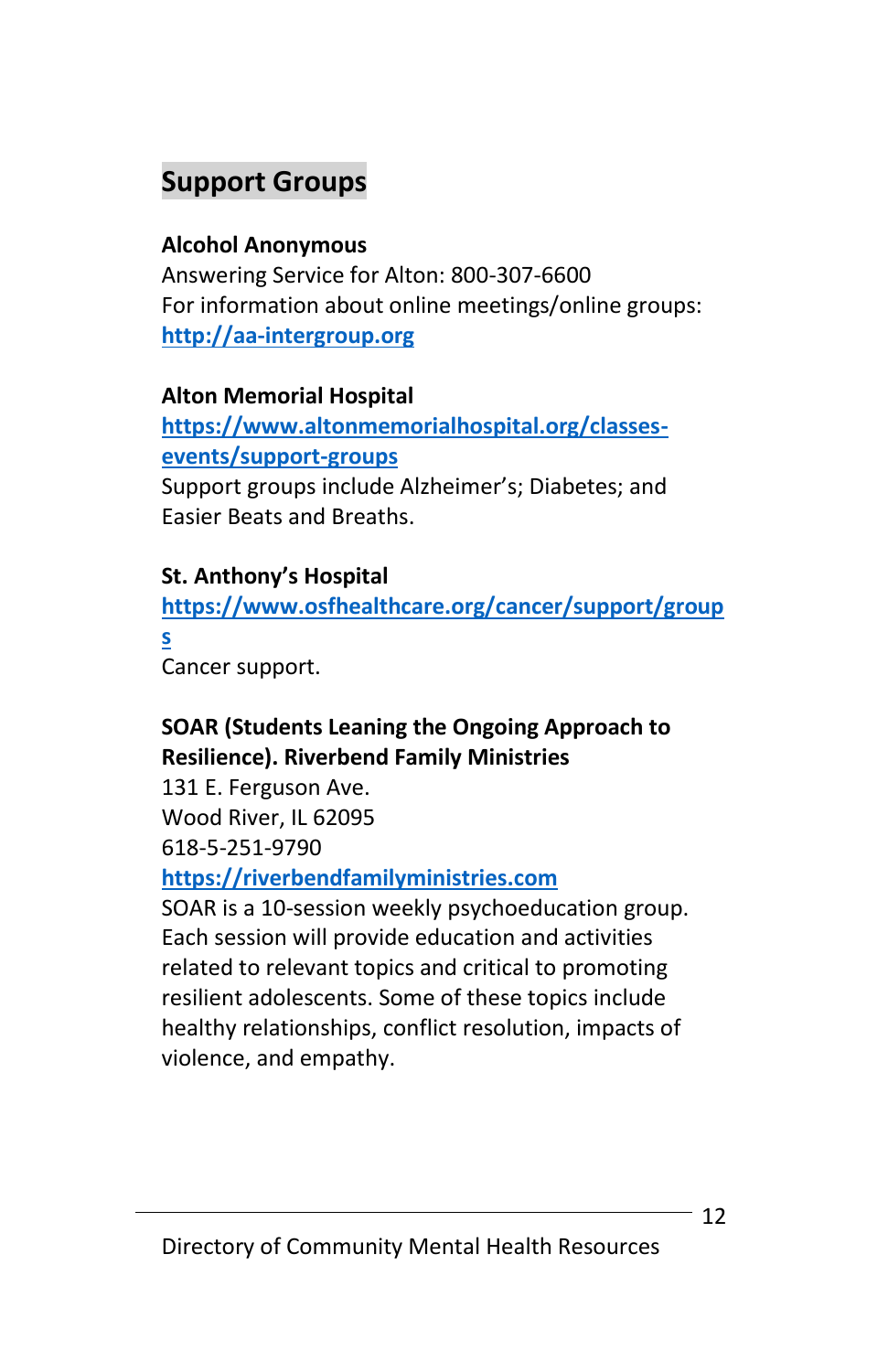# **Supportive Services for Veterans/Families**

#### **Centerstone – Alton**

2615 Edwards St. Alton, IL 62002 618-462-2331 or 1-877-467-3123 **<https://centerstone.org/military-services>** Provides care for service members, veterans and family members.

## **Supportive Services for Veteran Families (SSVF). Chestnut Health Systems.**

50 Northgate Industrial Dr. Granite City, IL 62040 618-296-5300 (screening); 618-512-1823 Provides supportive services to veterans or member of a veteran family who have very low income and are homeless or in imminent danger of homelessness.

# **Referral Resources**

#### **Madison County Mental Health Board** 618-296-4397

## **National Alliance on Mental Illness – Southwestern Illinois (NAMI SWI)**

Gateway Regional Medical Center 2100 Madison Ave., 4<sup>th</sup> floor Granite City, IL 62040 618-798-9788

## **United Way – 211**

Phone 211 or dial 1-800-427-4626 **[https://www.211.org](https://www.211.org/)**

13

Directory of Community Mental Health Resources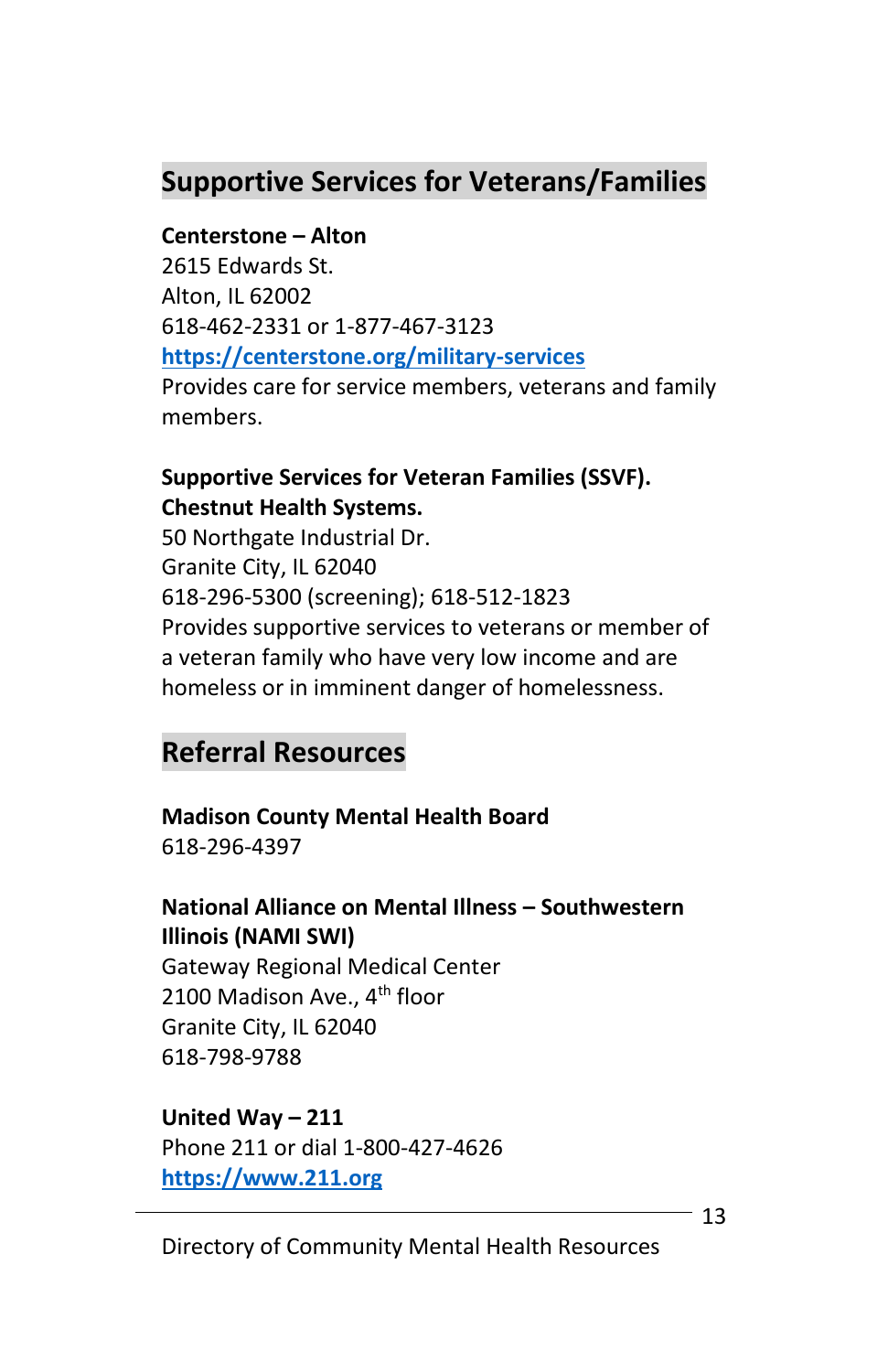For referrals to health and human services and other social assistance programs.

# **Additional Mental Health Resources**

#### **HelpGuides**

#### **[https://www.helpguide.org](https://www.helpguide.org/)**

HelpGuide is a nonprofit that runs one of the world's top 10 mental health websites to improve your mental health and make healthy changes.

#### **Medline Plus**

Mental Health

**<https://medlineplus.gov/mentalhealth.html>**

Offers mental health topics, drug information, a medical dictionary, medical encyclopedia and more.

## **National Institute of Mental Health (NIMH)**

#### **[https://www.nimh.nih.gov](https://www.nimh.nih.gov/)**

Caring for your mental health**.** Mental health is more than the absence of a mental illness – its essential to your overall health and quality of life. Self-care can play a role in maintaining your mental health.